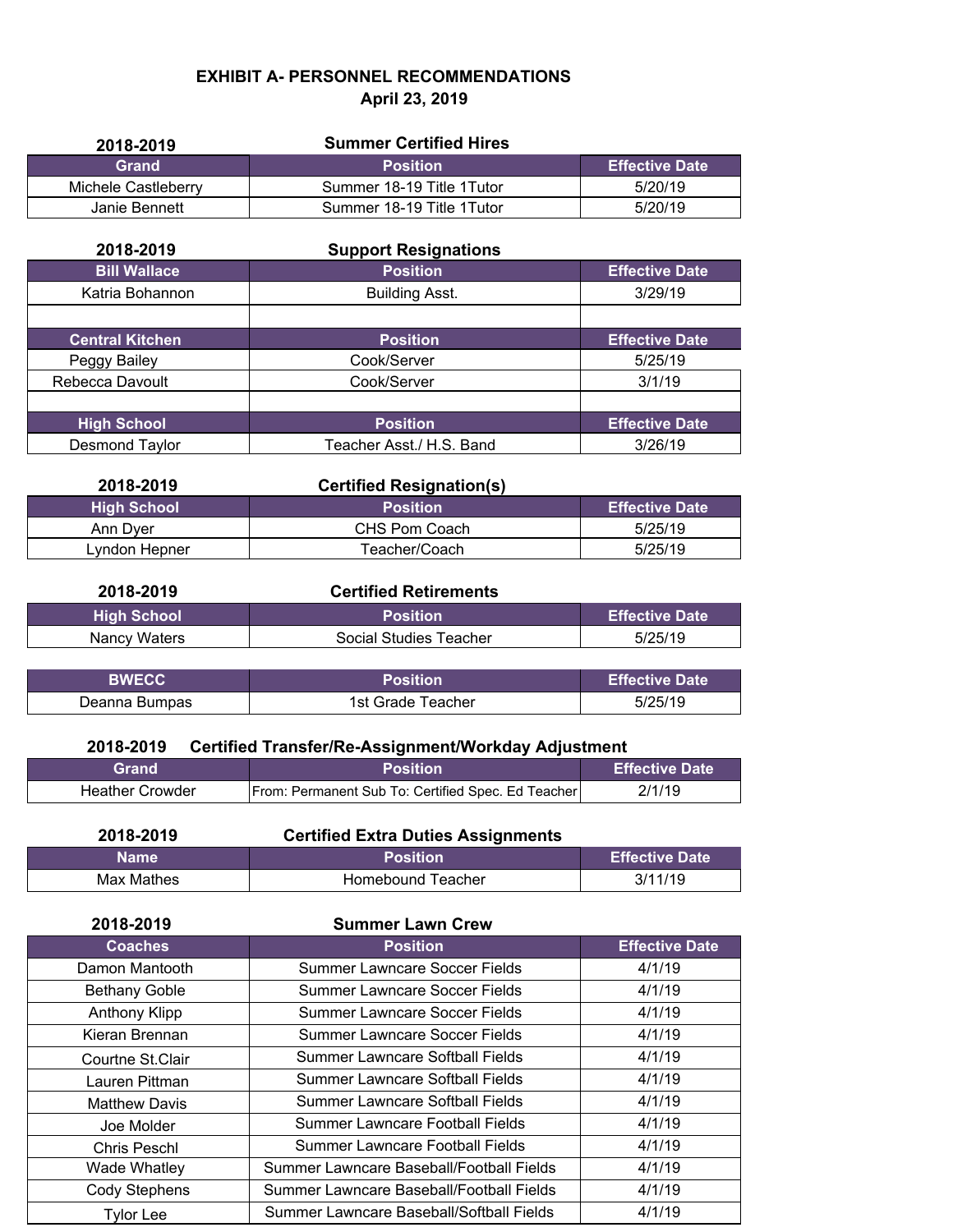| ش∆hase<br>Johnson | Lawncare Baseball/Football Fields<br>Summer. |  |
|-------------------|----------------------------------------------|--|
|                   |                                              |  |

| 2018-2019             | <b>Summer Daycare Staff</b>   |                       |
|-----------------------|-------------------------------|-----------------------|
| <b>Grand</b>          | <b>Position-Certified</b>     | <b>Effective Date</b> |
| Misti Battershell     | Summer Daycare                | 4/1/19                |
| Robin Smith           | Summer Daycare                | 4/1/19                |
| Tara Beavers          | Summer Daycare                | 4/1/19                |
| <b>Chris Albrecht</b> | Summer Daycare                | 4/1/19                |
|                       |                               |                       |
| <b>Grand</b>          | <b>Position-Non-Certified</b> | <b>Effective Date</b> |
| Lori Brandt           | Summer Daycare                | 4/1/19                |
| Mindy Crow            | Summer Daycare                | 4/1/19                |
| <b>Brook Brandt</b>   | <b>Summer Daycare</b>         | 4/1/19                |
| Tammy Wilda           | Summer Daycare                | 4/1/19                |
| Pam Jackson           | Summer Daycare                | 4/1/19                |

| 2018-2019              | <b>Summer ESY</b>           |                       |
|------------------------|-----------------------------|-----------------------|
| <b>Name</b>            | <b>Position</b>             | <b>Effective Date</b> |
| Kieran Brennan         | <b>ESY Paraprofessional</b> | 5/28/19               |
| Sharita Brown          | <b>ESY Paraprofessional</b> | 5/28/19               |
| <b>Heather Crowder</b> | <b>ESY Paraprofessional</b> | 5/28/19               |
| Janella Mendenhall     | <b>ESY Paraprofessional</b> | 5/28/19               |
| <b>Brandi Mantooth</b> | <b>ESY Paraprofessional</b> | 5/28/19               |
| Leta Pruitt            | <b>ESY Paraprofessional</b> | 5/28/19               |
| Lisa Youngblood        | <b>ESY Paraprofessional</b> | 5/28/19               |

| 2019-2020                | <b>Certified Re-Hires</b>  |                       |
|--------------------------|----------------------------|-----------------------|
| <b>Name</b>              | <b>Position</b>            | <b>Effective Date</b> |
| <b>BRACK, ALBERT</b>     | <b>Assistant Principal</b> | 2019-2020             |
| KENNEDY, YVONNE          | <b>Assistant Principal</b> | 2019-2020             |
| MORGAN, ANGIE            | <b>Assistant Principal</b> | 2019-2020             |
| WENZEL, KATHY            | <b>Assistant Principal</b> | 2019-2020             |
| <b>WYNNE, MICHAEL</b>    | <b>Assistant Principal</b> | 2019-2020             |
| JOHNSON, LISA            | <b>ABE Director</b>        | 2019-2020             |
| ADAMS, AMY               | <b>Certified Teacher</b>   | 8/12/19               |
| ALBRECHT, CHRIS          | <b>Certified Teacher</b>   | 8/12/19               |
| <b>BARKER, KENT</b>      | <b>Certified Teacher</b>   | 8/12/19               |
| <b>BATES, JENNIFER</b>   | <b>Certified Teacher</b>   | 8/12/19               |
| BATTERSHELL, MISTI       | Certified Teacher          | 8/12/19               |
| BENNETT, JANIE           | <b>Certified Teacher</b>   | 8/12/19               |
| <b>BENNETT, SARA</b>     | <b>Certified Teacher</b>   | 8/12/19               |
| <b>BLALOCK, JENNIFER</b> | <b>Certified Teacher</b>   | 8/12/19               |
| BOHN, JAN                | <b>Certified Teacher</b>   | 8/12/19               |
| <b>BOILES, VICKI</b>     | <b>Certified Teacher</b>   | 8/12/19               |
| <b>BROWN, CORRINA</b>    | <b>Certified Teacher</b>   | 8/12/19               |
| <b>BROWN, SHARITA</b>    | <b>Certified Teacher</b>   | 8/12/19               |
| BUCHANAN, TAMARA         | <b>Certified Teacher</b>   | 8/12/19               |
| <b>BUTLER, RAYLEE</b>    | <b>Certified Teacher</b>   | 8/12/19               |
| CASTLEBERRY, MICHELE     | <b>Certified Teacher</b>   | 8/12/19               |
| CERNY, SUSAN             | <b>Certified Teacher</b>   | 8/12/19               |
| CHARLSON, DONYA          | <b>Certified Teacher</b>   | 8/12/19               |
| <b>CHAVERS, CARRIE</b>   | <b>Certified Teacher</b>   | 8/12/19               |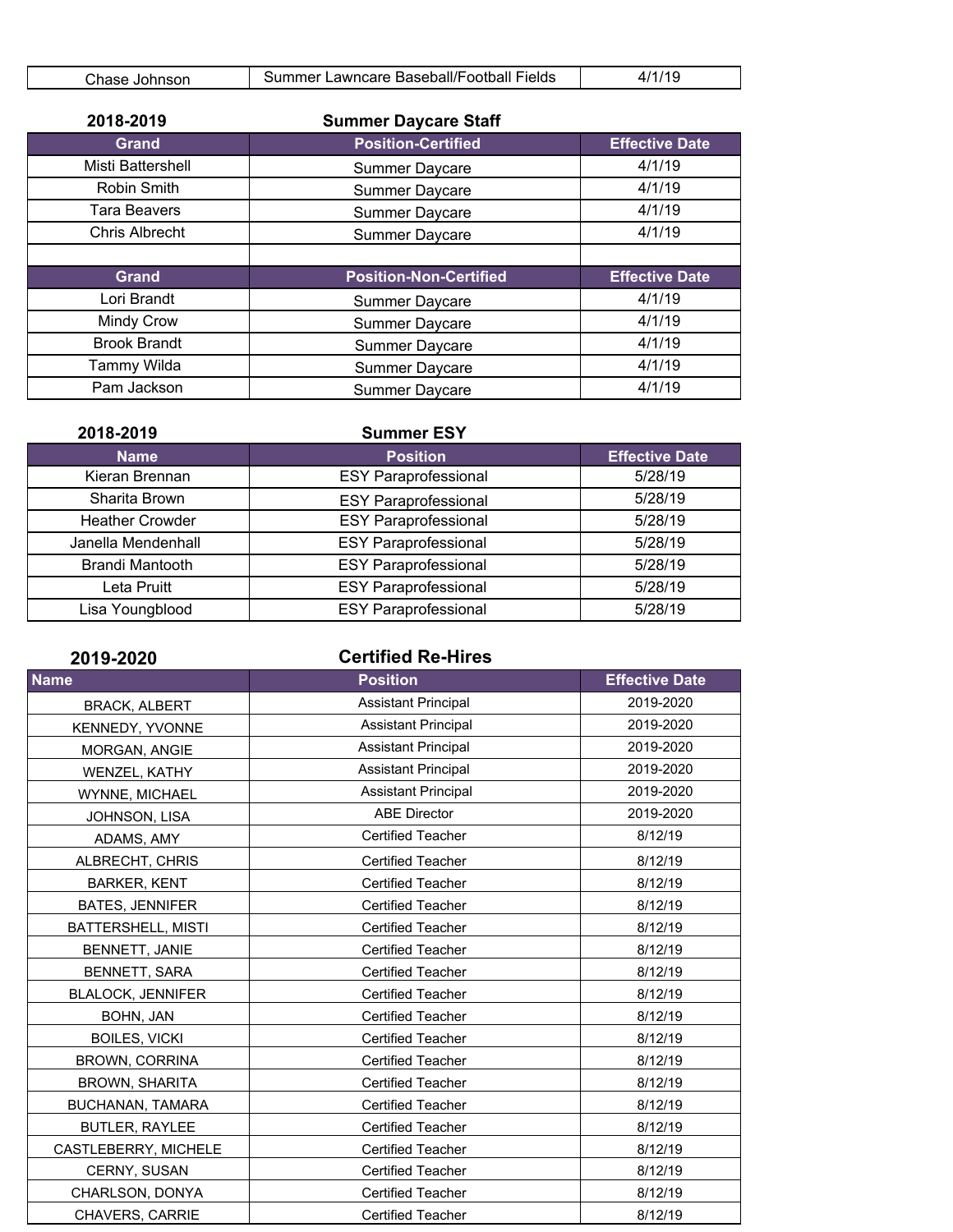| COCKRUM, JANICE         | <b>Certified Teacher</b> | 8/12/19 |
|-------------------------|--------------------------|---------|
| COOK, CHRISTINA         | <b>Certified Teacher</b> | 8/12/19 |
| COOK, KAREN             | <b>Certified Teacher</b> | 8/12/19 |
| COSSEY, ERICA           | <b>Certified Teacher</b> | 8/12/19 |
| <b>CROWDER, MEGAN</b>   | <b>Certified Teacher</b> | 8/12/19 |
| CROWDER, SANDY          | <b>Certified Teacher</b> | 8/12/19 |
| DAVIS, JANA             | <b>Certified Teacher</b> | 8/12/19 |
| DAVIS, MATTHEW          | <b>Certified Teacher</b> | 8/12/19 |
| DUNSON, KIM             | <b>Certified Teacher</b> | 8/12/19 |
| EDWARDS, CASSIDY        | <b>Certified Teacher</b> | 8/12/19 |
| ELLIOTT, OLIVIA         | <b>Certified Teacher</b> | 8/12/19 |
| ELLIOTT, ROBERT         | <b>Certified Teacher</b> | 8/12/19 |
| EVANS, JAIME            | Certified Teacher        | 8/12/19 |
| FECHNER, ELIZABETH      | <b>Certified Teacher</b> | 8/12/19 |
| FERGUSON, ANNA          | <b>Certified Teacher</b> | 8/12/19 |
| FINCK, MELISSA          | <b>Certified Teacher</b> | 8/12/19 |
| FORD, SANDY             | Certified Teacher        | 8/12/19 |
| FRITON, KATHERINE       | <b>Certified Teacher</b> | 8/12/19 |
| GIBSON, GREGORY         | <b>Certified Teacher</b> | 8/12/19 |
| GIBSON, SHANNON         | Certified Teacher        | 8/12/19 |
| GOBLE, BETHANY          | <b>Certified Teacher</b> | 8/12/19 |
| <b>GRAMMER, KAREN</b>   | <b>Certified Teacher</b> | 8/12/19 |
| <b>GREENFIELD, MONA</b> | <b>Certified Teacher</b> | 8/12/19 |
| HARRIS, SHANE           | <b>Certified Teacher</b> | 8/12/19 |
| <b>HEATH, JENNIFER</b>  | <b>Certified Teacher</b> | 8/12/19 |
| HENRY, BRENDA           | <b>Certified Teacher</b> | 8/12/19 |
| HOWARD, JANDI           | <b>Certified Teacher</b> | 8/12/19 |
| HOWARD-COX, KIM         | <b>Certified Teacher</b> | 8/12/19 |
| HUMPHREY, ANGIE         | <b>Certified Teacher</b> | 8/12/19 |
| JARED, KEELY            | <b>Certified Teacher</b> | 8/12/19 |
| JARVIS, NANCY           | <b>Certified Teacher</b> | 8/12/19 |
| JOSEY, MELISSA          | Certified Teacher        | 8/12/19 |
| KENNEDY, TISH           | <b>Certified Teacher</b> | 8/12/19 |
| KENT, REBECCA           | <b>Certified Teacher</b> | 8/12/19 |
| KLIPP, ANTHONY          | <b>Certified Teacher</b> | 8/12/19 |
| KLIPP, NIKISSIAH        | <b>Certified Teacher</b> | 8/12/19 |
| LEDBETTER, MARY-LYNN    | Certified Teacher        | 8/12/19 |
| LEE, JEANIE             | <b>Certified Teacher</b> | 8/12/19 |
| LEONARD, PEGGY          | <b>Certified Teacher</b> | 8/12/19 |
| LIVELY. KOURTNEY        | <b>Certified Teacher</b> | 8/12/19 |
| LOVELACE-GORDON, GINGER | <b>Certified Teacher</b> | 8/12/19 |
| MANTOOTH, BRANDI        | <b>Certified Teacher</b> | 8/12/19 |
| MCARTER, CHRISTIAN      | <b>Certified Teacher</b> | 8/12/19 |
| McDONALD, JOANIE        | Certified Teacher        | 8/12/19 |
| MENDENHALL, JANELLA     | <b>Certified Teacher</b> | 8/12/19 |
| MOLDER, JOE             | <b>Certified Teacher</b> | 8/12/19 |
| MORSE, DIANE            | <b>Certified Teacher</b> | 8/12/19 |
| MUSIC-SWEEDEN, CHERYL   | <b>Certified Teacher</b> | 8/12/19 |
| OSBORN, DONNA           | <b>Certified Teacher</b> | 8/12/19 |
| PARISH, TRAVIS          | <b>Certified Teacher</b> | 8/12/19 |
| PHILLIPS, FLORENCE      | <b>Certified Teacher</b> | 8/12/19 |
| PHILLIPS, JENNIFER      | <b>Certified Teacher</b> | 8/12/19 |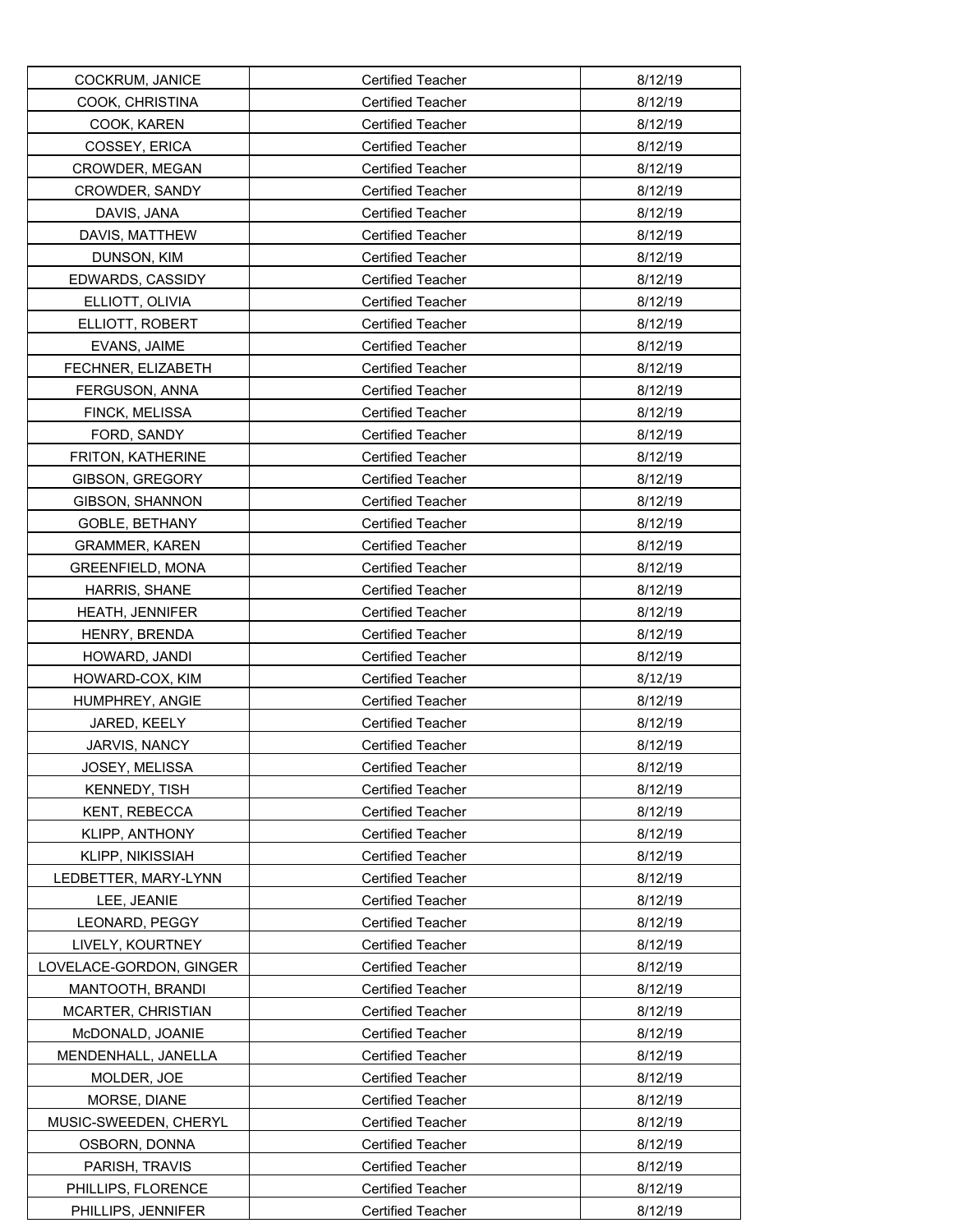| PITTMAN, LAUREN         | <b>Certified Teacher</b> | 8/12/19 |
|-------------------------|--------------------------|---------|
| PRUITT, JULIE           | <b>Certified Teacher</b> | 8/12/19 |
| PULLIAM, WESLEY         | Certified Teacher        | 8/12/19 |
| RAINER, LELA            | <b>Certified Teacher</b> | 8/12/19 |
| RANDLE, CHAD            | Certified Teacher        | 8/12/19 |
| REDING, FRANCES         | <b>Certified Teacher</b> | 8/12/19 |
| REED, DEBORAH           | <b>Certified Teacher</b> | 8/12/19 |
| REED, KENT              | <b>Certified Teacher</b> | 8/12/19 |
| RICHARDSON, ELIZABETH   | <b>Certified Teacher</b> | 8/12/19 |
| ROBBINS, CHRIS          | <b>Certified Teacher</b> | 8/12/19 |
| RUSSELL, KATHRYN        | <b>Certified Teacher</b> | 8/12/19 |
| SIMER, CATHY            | Certified Teacher        | 8/12/19 |
| SMITH, ROBIN            | <b>Certified Teacher</b> | 8/12/19 |
| SPAIN, ALICIA           | <b>Certified Teacher</b> | 8/12/19 |
| STALLINGS, DOROTHY      | <b>Certified Teacher</b> | 8/12/19 |
| <b>STEIN, KAREN</b>     | <b>Certified Teacher</b> | 8/12/19 |
| STEPHENS, CODY          | <b>Certified Teacher</b> | 8/12/19 |
| STEVENS, TODD           | <b>Certified Teacher</b> | 8/12/19 |
| SWINBURNE, TAMMY        | <b>Certified Teacher</b> | 8/12/19 |
| TURNER, CYNTHIA         | <b>Certified Teacher</b> | 8/12/19 |
| TURNER, LISA            | <b>Certified Teacher</b> | 8/12/19 |
| TURPIN, DANA            | <b>Certified Teacher</b> | 8/12/19 |
| <b>VOYLES, MICHAEL</b>  | <b>Certified Teacher</b> | 8/12/19 |
| WALSH, AMBER            | <b>Certified Teacher</b> | 8/12/19 |
| WEBER, TORI             | <b>Certified Teacher</b> | 8/12/19 |
| <b>WHATLEY, DOUGLAS</b> | <b>Certified Teacher</b> | 8/12/19 |
| WHITE, JIM              | <b>Certified Teacher</b> | 8/12/19 |
| WIDENER, ANGELA         | <b>Certified Teacher</b> | 8/12/19 |
| WIDENER, ZACH           | <b>Certified Teacher</b> | 8/12/19 |
| WILKERSON, AMY          | Certified Teacher        | 8/12/19 |
| <b>WILLIS, BRANDON</b>  | <b>Certified Teacher</b> | 8/12/19 |
| <b>WILSON, TAMMY</b>    | <b>Certified Teacher</b> | 8/12/19 |
| YOUNG, JULIE            | <b>Certified Teacher</b> | 8/12/19 |

| 2019-2020          | <b>Certified New Hires</b> |                       |
|--------------------|----------------------------|-----------------------|
| <b>Lincoln</b>     | <b>Position</b>            | <b>Effective Date</b> |
| Andrea Whatley     | <b>SPED Teacher</b>        | 8/12/19               |
| Susan Gibson       | <b>SPED Teacher</b>        | 8/12/19               |
| <b>Terri Mays</b>  | <b>Certified Teacher</b>   | 8/12/19               |
|                    |                            |                       |
| <b>CMS</b>         | <b>Position</b>            | <b>Effective Date</b> |
| Debbie Lemons      | <b>Certified Teacher</b>   | 8/12/19               |
|                    |                            |                       |
| <b>High School</b> | <b>Position</b>            | <b>Effective Date</b> |
| Carol Craven       | <b>Certified Teacher</b>   | 8/12/19               |

| 2019-2020    | <b>Certified Transfer/Re-Assignment/Workday Adjustment</b> |                       |
|--------------|------------------------------------------------------------|-----------------------|
| <b>Grand</b> | <b>Position</b>                                            | <b>Effective Date</b> |
| Julie Josey  | From: Counselor To: Assistant Principal                    | 8/12/19               |

| 2019-2020          | <b>Certified Extra Duties</b> |                |
|--------------------|-------------------------------|----------------|
| <b>High School</b> | <b>Position</b>               | Effective Date |